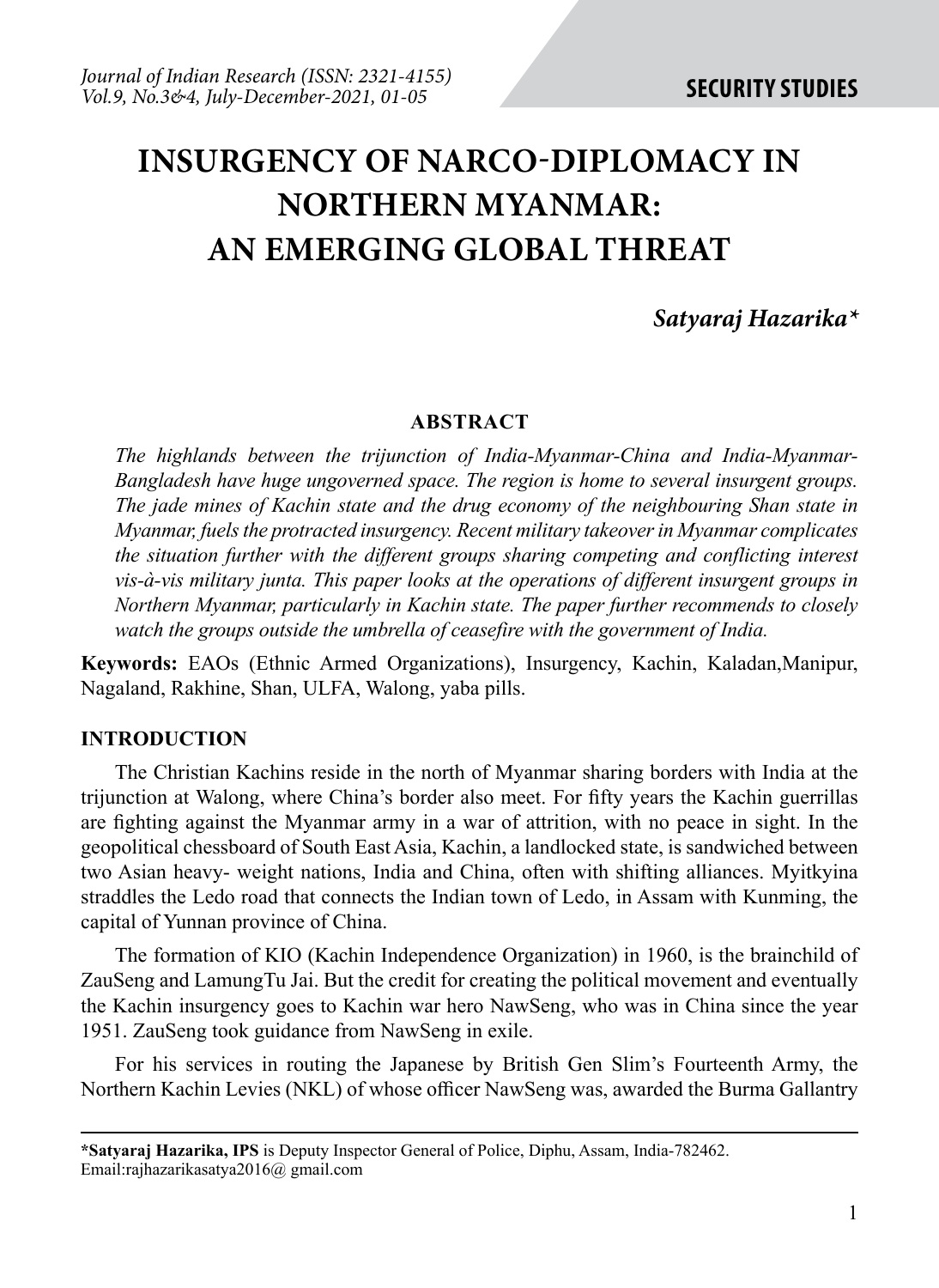medal twice. In January, 1945 . the British formed the 1st Kachin Rifles after the war out of the soldiers of the NKL .

It was a difficult time for the nascent Burnese state after the British left the country on January 4, 1948, with the formation of Karen National Union and the KNDO(Karen National Defence Organization) in April of the previous year. The assassination of Aung San( July 19, 1947) who negotiated the transfer of power from Britain to independent Burma even before independence, was bad news for the hill tribes of Burma.U Nu succeeded Aung San as the first Prime Minister of Burma. The Karen commander of Burma Army, Gen Smith Dun was replaced by Ne Win as Commander-in-Chief. The removal of the Karen Army Chief and the subsequent riots in which the predominantly Karens dominated; the 1<sup>st</sup>,  $2<sup>nd</sup>$ , and  $3<sup>rd</sup>$  Battalions became restive as Burmans began to attack Karen settlements in the delta region of Burma. Two of the battalions revolted, but Ne Win and his loyal 4<sup>th</sup> Burma Rifles put the revolt down in the suburbs of Rangoon.The revolt also made the other hill tribes uneasy.

On February 16, 1949 Captain NawSeng of 1st Kachin Rifles took his entire battalion and joined forces with the 1st Karen Rifles. But the combined Karen and Kachin forces were defeated near Meiktila by April 1949. By the year 1960, Burmese government under U Nu could stabilize the country, and NawSeng withdrew to the hills north of Hsenwi, in northern Shan state.

### **Kachin Independence Army (KIA)**

Founded on February 5, 1961 the KIA was the handiwork of three brothers-ZauSeng, ZauTu and Zau Dan. The Kachins consist of six groups: Jinghpaw, Lachid, Lhaovo, Lisu, Rawang and Zaiwa. The Jinghpaw dominates the social and cultural life, and the nationalist elements of the Kachin society. The NDA-K was formed in 1989 and it became a BGF (Border Guarding Force) under Zankhung Ting Ying, who engineered the first split of KIO in 1968 to join the BCP (Burma Communist Party). The NDA-K was finally dissolved in 2009, which during its BGF role profited from the cross-border timber trade at Kambaiti and Pangwa, the group's base area. But the fissure within KIA developed as the second group emerged. It was based in Shan State. The 4th Brigade led by MahtuNaw was founded in 1990.The ousting of KIA camps near Indian border by Tatmadaw (Myanmar Army) in 1992, led BrangSeng to sue for peace in the year 1994.The first ceasefire was inked. Tatmadaw formed a militia from the 4th Brigade of KIA that is located in the Shan state and it is better known as Kaungkha militia. With the Rawangs, who are residents of Putao and Nawngmun towards the Arunachal Pradesh border, in the year 2011, the Tatmadaw formed an EAO (Ethnic Armed Group) known as Rebellion Resistance Force (now known as People's Militia Force). The group is based in Khaunglanphu, and used as a counter-weight to the KIA in Kachin state. Similar groups of Lisu sprang up in Myitkyina that were supporting the Tatmadaw's offensive against the KIA in the year 2016 and clearly shows which side the wind is blowing in the Kachin state.

In the 1960s, KIA gave access to Naga and Mizo rebels through its territory. The Naga and Mizo militancy peaked due to the ideologically motivated foreign- returned insurgents.

Since the year 1988, the KIO came closer to New Delhi.The ULFA (United Liberation Front of Assam) and NSCN-IM (National Socialist Council of Nagaland-Isaac Muivah)was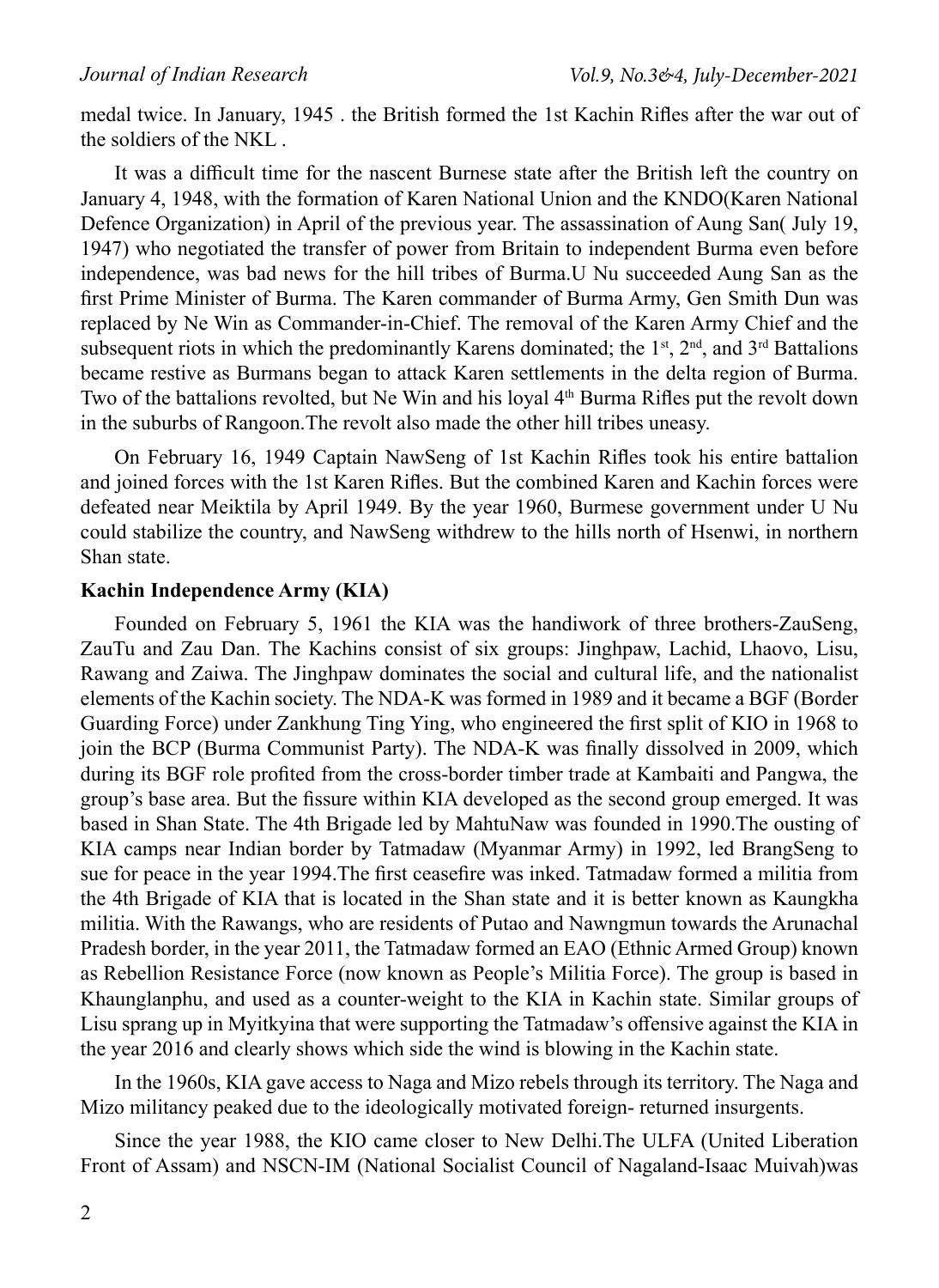denied sanctuary soon after rapprochement, that resulted in Indian Army to launch Ops Bajrang in Assam in November 1990. Subsequently Ops Rhino was launched in September 1991 that dismantled the ULFA from their bases close to Myanmar border, as well as in Arunachal Pradesh.

KIA is with the Northern Alliance of UWSA (United Wa State Army), MNDAA (Myanmar National Democratic Alliance Army), TNLA (Ta-ang National Liberation Army), NDAA (National Democratic Alliance Army) and Arakan Army. Out of this alliance all the EAO are from Shan State, but Arakan Army is from Rakhine State, which lies in the coastal Myanmar, near India's Mizoram.

All the Shan State EAOs are heavily invested in the drug trade, with UWSA being the most important. UWSA has a large standing army too. In 1984, the KIO had banned opium poppy cultivation in Kachin State. Increasing political pressure on KIO to accept the BGF proposal was the reason of the breakdown of the 17-year old ceasefire. As KIA came under pressure, it supported the formation of new armed groups-the TNLA (Ta-ang National Liberation Army) and Arakan Army equipping and training them in Laiza since 2009.These groups increased conflict in northern Shan State, aligning with like-minded armed groups. Similar pressure tactics was put on MNDAA in Laukkaing, the capital of Kokang, famous for its notorious casinos on the Chinese border, with an attack in August 2009. Later, the MNDAA chief Peng Jia Sheng fled to China.

## **New Conflict Situation in Kachin State**

The Tatmadaw broke the ceasefire with KIA. Later, a truce was implemented that saw peace from 1994 for seventeen long years. The current flare up of conflict is part of the recent political developments in Myanmar from February 2021. The centre of the unfolding clash is the Hpakant jade mines, between Tatmadaw and KIA, with other EAOs fishing in between. If the Kachin timber and jade is out of bounds for Tatmadaw and their intermediaries like UWSA and AA from Myitkyina, northern Kachin areas and Hpakant, it will sap at the very base of the financial interest of Myanmar army.

Since February1, 2021 when Myanmar military junta organized another coup, from March onwards the KIA stepped up attack on military positions that are aimed at stopping the jade mining in the Kachin state. This area denial attacks by KIA will seriously affect the jade trade that profits both the state and the KIA.

Just like KIA trained ULFA in 1980, it has trained the Bisheswar Singh-led PLA(People's Liberation Army) of Manipur in 1985. PLA surfaced as a secessionist organization in 1978. The PLA is in the spotlight with the ghastly ambush on an Assam Riles convoy on November 13, 2021 in which the life of Col Viplav Tripathi, the Commanding Officer of 46 Assam Rifles, his wife, son and five other soldiers were lost. The incident happened in the Indian state of Manipur at Sekhan village of Churachandpur district. The place of incidence is close to Chin Hills of Myanmar.

Indian border with Myanmar is 1643- km long that begins at Walong, in Arunachal Pradesh in the north at the trijunction of India, China and Myanmar's Kachin state. The border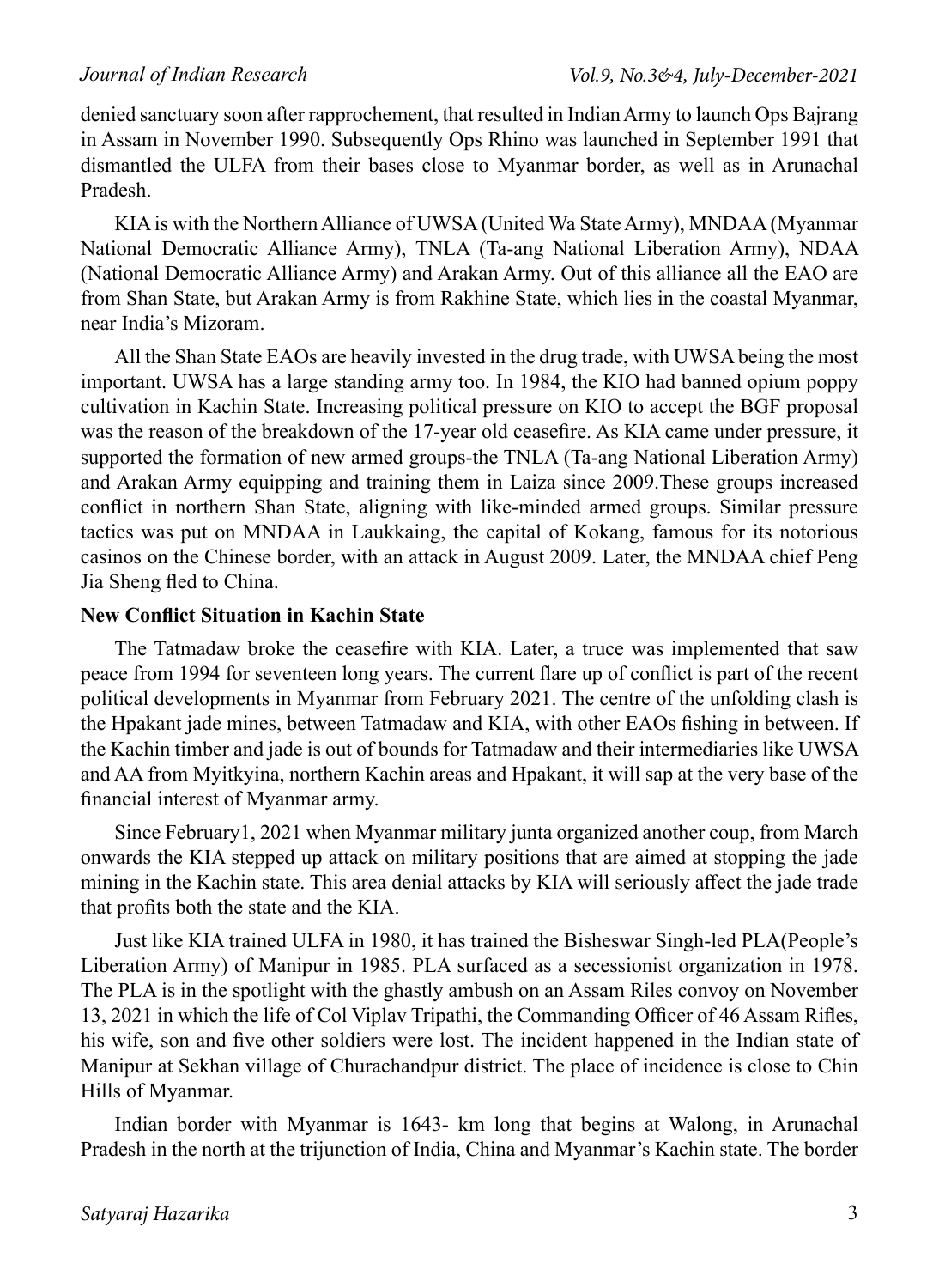ends at Parva in Lawngtlai district of Mizoram state, at the trijunction of India, Myanmar and Bangladesh.

Through this lightly manned border, insurgents groups of Assam, Manipur and Nagaland trained by KIA ingress through Kachin, Sagaing, Chin and Rakhine state of Myanmar to India. From the 1960s to late 1980s these groups fought low-intensity warfare with Indian security forces. Ceasefire between governments of India with NSCN-IM in 1997, brought peace to Nagaland state. Nagaland shares international borders with Myanmar.

The two-decade old Mizoram insurgency of MNF (Mizo National Front) ended in the year 1986. Manipur state, sharing borders with Sagaing and Chin state of Myanmar, has groups like PLA, which are still not onboard for the ceasefire with the Indian government. The beginning of 2014 saw Arakan Army operating from Chin state from their northern bases close to Chinese border, complicating the drug and insurgent activities in Manipur. The Arakan Army then started to target the Kaladan Multi-Modal Project, an Indian strategic interests in Rakhine province. Rakhine is incidentally the home turf of Arakan Army. Recently Arakan Army extended their support to the junta like UWSA, SSPP (Shan State Progressive Party) political party of SSA-N (Shan State Army-North).

With the KIA and the Kachin insurgency beginning to bare its fangs once again, with the junta government in power, the KIO has voiced their opposition to the junta takeover from the civilian democratically elected government. Their opposition resonates with the Bamar public opinion in the Irrawaddy delta. But that does not change the dynamics of the Kachin conflict. And like the other EAOs of the Northern Alliance it is not any richer with weapon as the UWSA or AA secures from their patrons, that includes Manpads (surface to air missiles) to name a few.

# **CONCLUSION**

Between the jade mines of Kachin state and the drug economy of the neighbouring Shan state's Golden Triangle in Myanmar, the protracted insurgencies continue to thrive. Both the state and EAOs (Ethnic Armed Organizations) are locked in a vortex of conflict, with the state responding by forming militias to control the EAOs. One such militia is KDA or Kaungkha militia, based in Shan state that is involved in drug trade with supplylines to Manipur state in North East India. The Kaungkha militia is supplying meth or yaba pills to Arakan Army, that is swarming the NEI (North East India) and Bangladesh with tablet methamphetamine. During the past decades of 1970s and 1980s, it was Kachins who shaped the future guerrilla armies of North East India(NEI). Currently, the Kachin militias form the backbone of Tatmadaw and its war with EAOs. The new found official identity has given the militias much needed impunity to indulge in drug trafficking. The cost of Myanmar's low-intensity war against the Kachins and Shan insurgents, both of which have interest in jade and drugs respectively, presents NEI with a security conundrum, as the latest Churachandpur ambush by PLA shows.

The EAOs like UWSA, AA, MNDAA, NDAA use the ceasefire with the state and forge alliance with government militias like Kaungkha, to keep the informal drug economy running into billion of dollars. Therfater ethnic insurgents fund their standing armies out of the booming meth trade of which Myanmar, is largest producer in the world. The yaba pills and heroin are